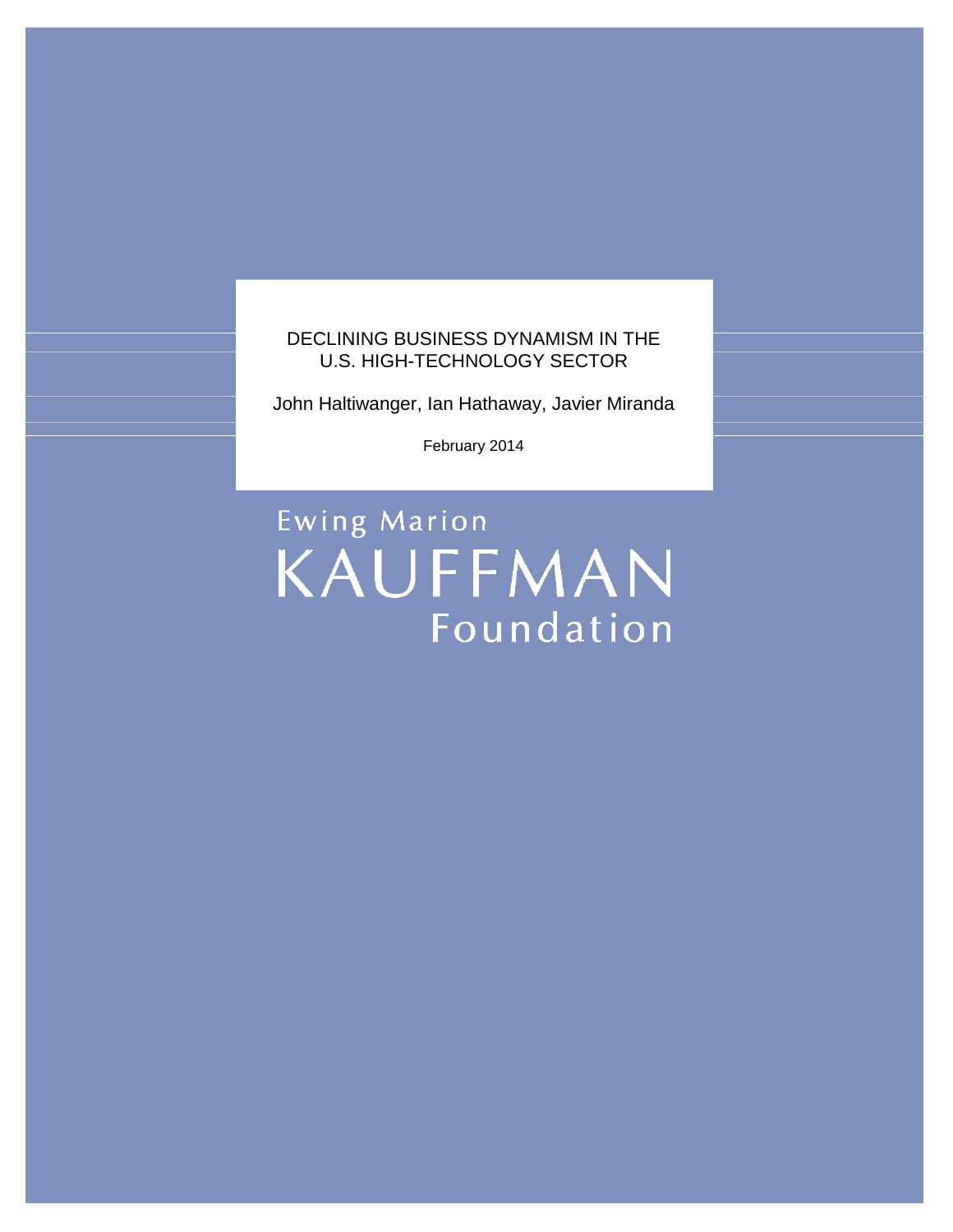### DECLINING BUSINESS DYNAMISM IN THE U.S. HIGH-TECHNOLOGY SECTOR

John Haltiwanger, Ian Hathaway, Javier Miranda\*

February 2014

Ewing Marion **KAUFFMAN** Foundation

\* University of Maryland; Engine; U.S. Census Bureau, Center for Economic Studies. The authors thank Jared Konczal, Yasuyuki Motoyama, E.J. Reedy, Alicia Robb, and Dane Stangler for their comments. Any opinions and conclusions expressed herein are those of the authors and do not necessarily represent the views of the U.S. Census Bureau. The BDS data have been reviewed to ensure that no confidential information is disclosed.

© 2014 by the Ewing Marion Kauffman Foundation. All rights reserved.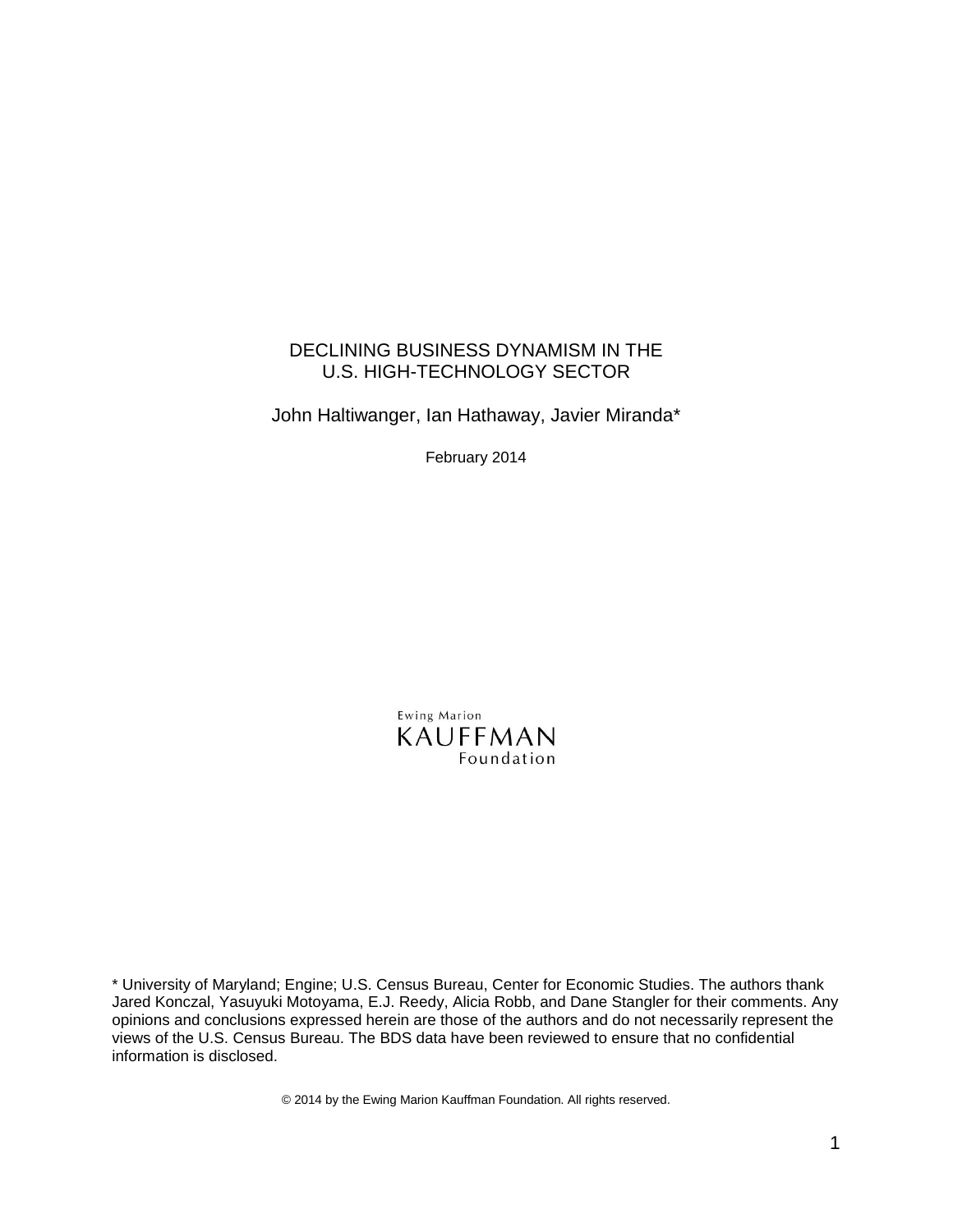## **ABSTRACT**

The U.S. economy is very dynamic—with firms entering, exiting, expanding, or contracting at all times. More competitive firms grow and replace less-competitive ones. This dynamic process is an important source of productivity growth and sustained economic prosperity in modern economies. New and young firms play an outsized role in this productivity-enhancing dynamic process, and in net job creation.

But, recent trends point to sustained declines in business dynamism and in entrepreneurship across a broad range of sectors in the U.S. economy. While the causes and implications of this development are still being uncovered, it may suggest a lower growth economy and standards of living than otherwise would have been.

We examine how these trends apply to the U.S. high-tech sector—defined here as the group of industries with very high shares of workers in the STEM occupations of science, technology, engineering, and math. Our findings show that the recently documented secular declines in business dynamism that occurred broadly across the U.S. economy during the last couple of decades also occurred in the high-tech sector in the post-2000 period. As part of this decline in dynamism, we find indicators of a slowdown in entrepreneurship in the high-tech sector in the post-2000 period.

This slowdown in the high-tech sector may be especially problematic for all the reasons stated above. High-tech firms also play an outsized role in income, employment, and productivity growth overall and are generally focused on the types of cutting-edge technologies that can drive sustained economic growth. This sector typically is viewed as very entrepreneurial, but we document a pronounced slowdown in such activity in the post-2000 period.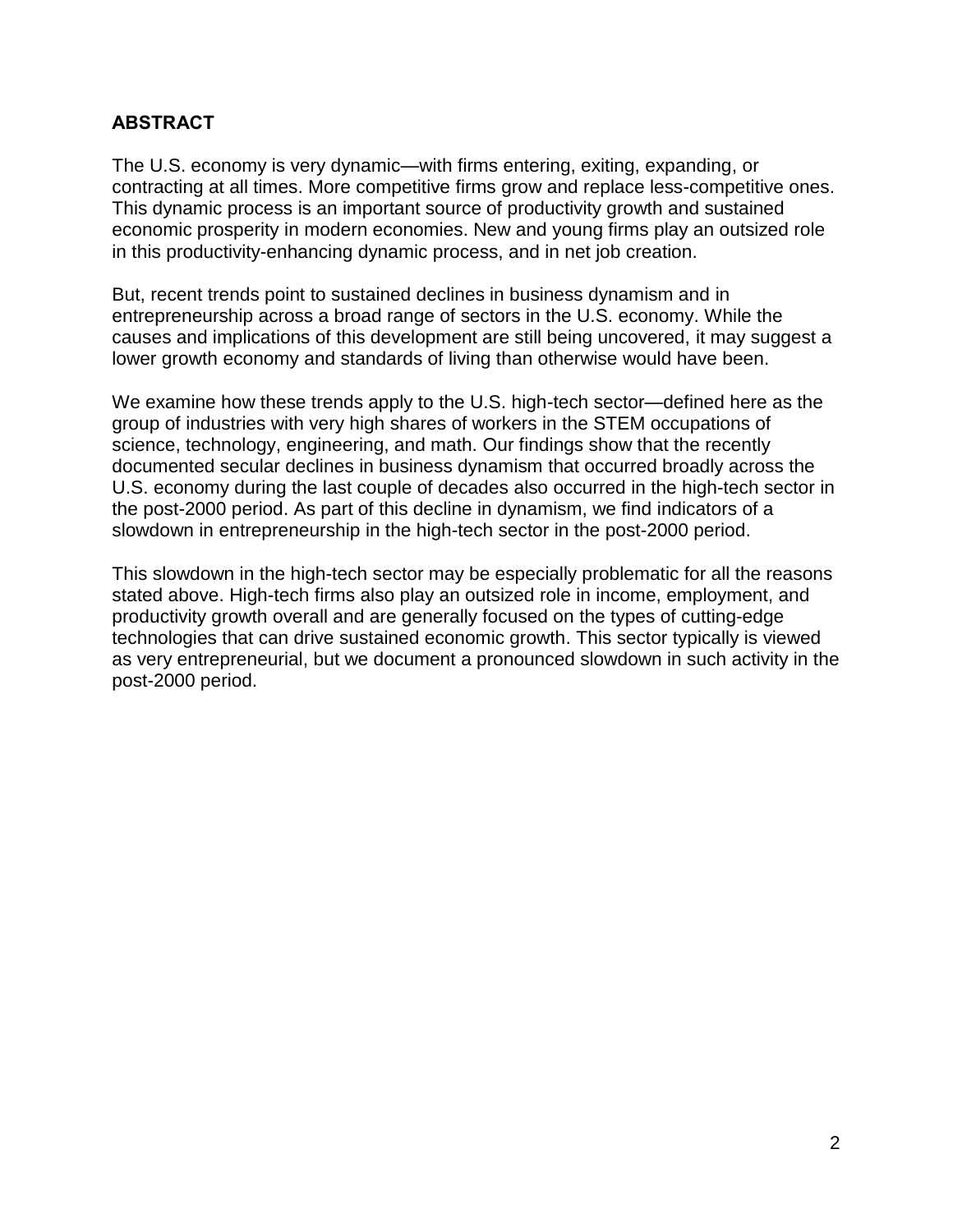### **INTRODUCTION**

l

Business churning is an important part of economic activity. Some firms are born while others fail, and some companies expand while others contract. New and superior ideas, processes, and goods replace obsolete ones in a dynamic process of "creative destruction."<sup>1</sup> Labor markets reflect that churning as some jobs are created while others are destroyed, and some workers move into new roles as others seek to replace them.<sup>2</sup>

Though costly for some individual workers or firms in the short-term, this process contributes substantially to productivity growth overall as labor and capital are more efficiently allocated across the economy. $3$  This makes the process of business- and labor-market churning indispensable because the resulting productivity gains help drive sustained economic growth.

A number of signs point to a secular decline in U.S. business dynamism, which goes far beyond the more recent effects of the Great Recession.<sup>4</sup> For example, the rate of new firm formation—a key element of business dynamism and new job creation—has been declining steadily for at least the last three decades. Job reallocation—the process that moves workers away from contracting or closing businesses and toward expanding or new firms—also has been declining over the same period.

We contribute to the understanding of the secular decline in business dynamism in the United States by examining how these trends apply to the innovative high-tech sector defined as the group of industries with very high shares of workers in the STEM fields of science, technology, engineering, and math (see Appendix A).

Despite its relatively small size—representing just 4.1 percent of total private-sector firms in 2011—the high-tech sector packs a lot of economic punch. Aside from the obvious productivity gains across the U.S. economy that are directly attributable to the adoption of high-tech goods and services, the high-tech sector itself is a key contributor to income generation, job creation, and productivity growth.<sup>5</sup> Because of this, a slowdown in high-tech entrepreneurial activity might have disproportionate effects on long-term economic growth overall.

<sup>&</sup>lt;sup>1</sup> Schumpeter (1942), Capitalism, Socialism & Democracy (London and New York: Routledge, 1943),

pages 81–86.<br><sup>2</sup> See Davis and Haltiwanger, "Gross Job Flows," Handbook of Labor Economics, O. Ashenfelter and D. Card (ed.), 1999, for a review of the literature.<br><sup>3</sup> Fer a recent review of the empirical literature.

For a recent review of the empirical literature, see Syverson (2011), "What Determines Productivity?," *Journal of Economic Literature*, 49(2): 326–65; Haltiwanger (2011), "Job Creation and Firm Dynamics in the U.S.," Innovation Policy and the Economy, Volume 12, *NBER*.

<sup>4</sup> Hathaway, Bell-Masterson, and Stangler (2013), "The Return of Business Creation," Kauffman Foundation; Haltiwanger, Jarmin, and Miranda (2012), "Where Have All the Young Firms Gone?" Kauffman Foundation; Reedy and Litan (2011), "Starting Smaller; Staying Smaller: America's Slow Leak in Job Creation," Kauffman Foundation.

<sup>&</sup>lt;sup>5</sup> Hathaway (2012), "Technology Works: High-Tech Employment and Wages in the United States," Bay Area Council Economic Institute; Spence and Hlatshwayo (2011), "The Evolving Structure of the American Economy and the Employment Challenge," *Comparative Economic Studies*.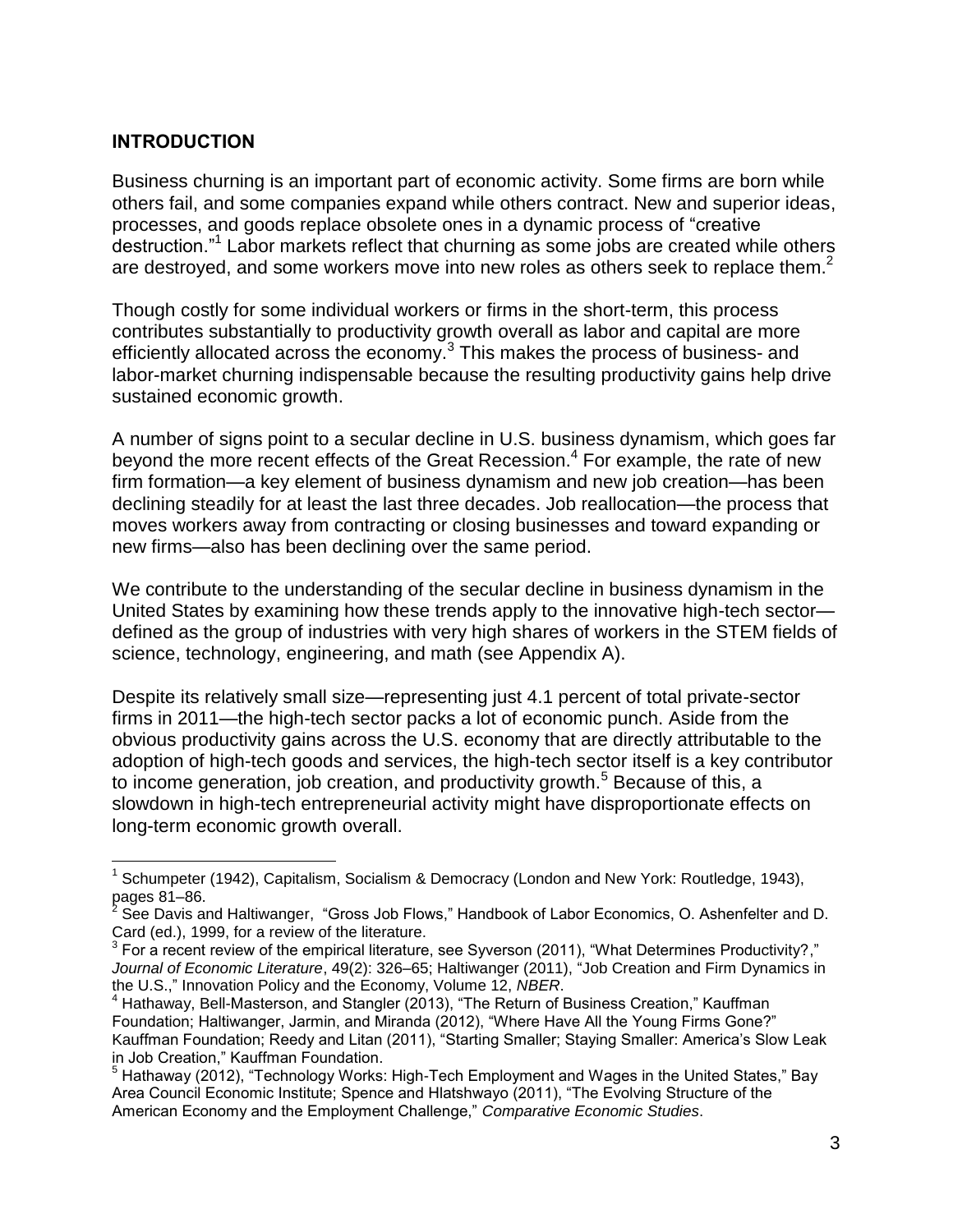## **JOB CREATION AND DESTRUCTION**

A standard approach to understanding business dynamism is to examine the job flows associated with this process during a given period of time. **Figure 1** shows annual job creation and destruction rates for the high-tech sector between 1978 and 2011 using the Business Dynamics Statistics (BDS) of the U.S. Census Bureau.<sup>6</sup> Because these data are based on annual snapshots of U.S. businesses over time, annual job creation

**Fig. 1: Gross Job Creation and Destruction Rates in High-Tech Sector (1978–2011)**



Source: U.S. Census Bureau, BDS and Special Tabulation; authors' calculations Note: Trends are calculated by applying a Hodrick-Prescott filter with a multiplier of 400

reflects a net addition of employment at a particular business through one of two channels—the expansion of employment at an existing business establishment or the birth of a new one in a particular year. Job destruction reflects a net loss of employment—when an existing business either contracts employment or closes its doors.

As Figure 1 shows, the rate of both job creation and destruction in the high-tech sector were elevated in each year. The high-tech boom in the second half of the 1990s is evident, with a high pace of job creation and a slightly increasing rate of job destruction during this period. The spike in job destruction in the March 2001 to March 2002 period is associated with the well-known dot-com bust. Of particular interest for the current analysis is the slowdown in the overall pace of job creation and destruction in the post-2002 period. This slowdown is evident in the declining trends of both job creation and

 $\overline{\phantom{a}}$ <sup>6</sup> The BDS is a publicly available dataset available at [http://www.census.gov/ces/dataproducts/bds/.](http://www.census.gov/ces/dataproducts/bds/) For a description of the methodology used in its creation, see [http://www.census.gov/ces/dataproducts/bds/overview.html.](http://www.census.gov/ces/dataproducts/bds/overview.html) The data for high-tech are not publicly

available, but were prepared by the U.S. Census Bureau's Center for Economic Studies as a Special Tabulation.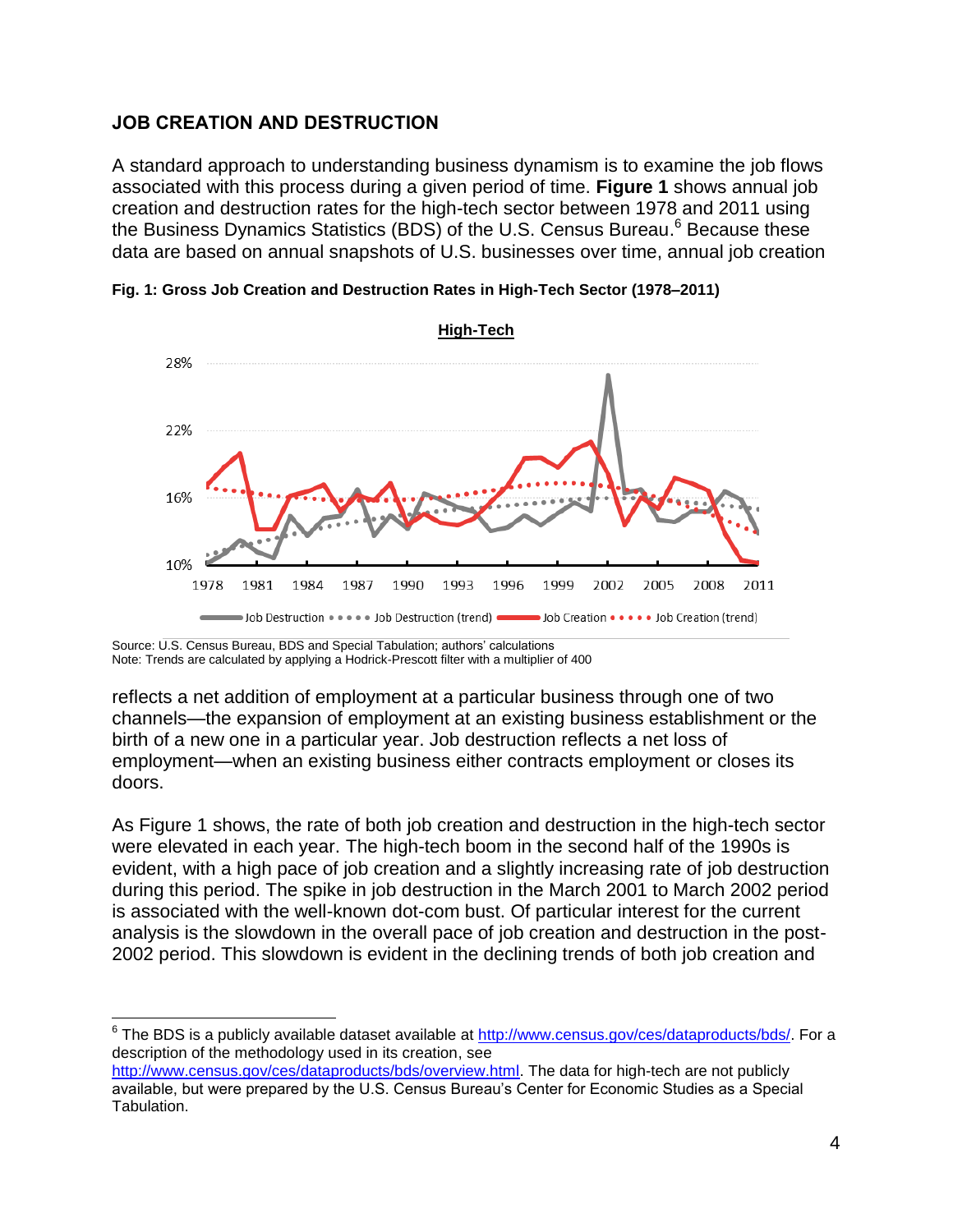job destruction from about 2004 onward. The drop in both gross job creation and net job creation has been especially pronounced in the wake of the Great Recession.

To compare the patterns for the high-tech sector to the private sector as a whole, a summary measure of economic dynamism is used: the job reallocation rate. The latter measures the sum of job creation and destruction rates in a given year, providing an integrated view of business dynamism. Here, we focus on trend rates rather than the actual rates themselves.



**Fig. 2: Trends in Job Reallocation Rates: High-Tech vs. Private Sector (1978–2011)**

Source: U.S. Census Bureau, BDS and Special Tabulation; authors' calculations Note: Trends are calculated by applying a Hodrick-Prescott filter with a multiplier of 400

As Figure 2 shows, job reallocation in the entire private sector has been on a sharp and steady trend decline for the last few decades, while the high-tech sector exhibited a trend increase in the pace of reallocation until about 2002. However, since 2002 there has been a sharp trend decline in high-tech sector job reallocation that has even exceeded the pace of the decline in the overall economy. So, interestingly, the high-tech sector bucked the national trend by exhibiting rising dynamism until 2002—but even it has exhibited a trend decline since 2002.

## **ENTREPRENEURSHIP RATES**

 $\overline{a}$ 

A key player in the process of creative destruction and business dynamism is the entrepreneurial firm, which is measured here by firm age—in particular, new and young firms (those aged five years or younger). Previous research has firmly established that these businesses play a central role in productivity gains and employment growth.<sup>7</sup>

 $^7$  Dunne, Roberts, and Samuelson (1989), "Plant Turnover and Gross Employment Flows in the U.S. Manufacturing Sector," *Journal of Labor Economics*; Davis and Haltiwanger (1999), "Gross Job Flows," Handbook of Labor Economics; Foster, Haltiwanger, and Krizan (2001), "Aggregate Productivity Growth: Lessons from Microeconomic Evidence," Studies in Income and Wealth; Foster, Haltiwanger, and Kirzan (2006), "Market Selection, Reallocation and Restructuring in the U.S. Retail Trade Sector in the 1990s," The *Review of Economics and Statistics*; Haltiwanger, Jarmin, and Miranda (2013), "Who Creates Jobs? Small vs. Large vs. Young," *Review of Economics and Statistics*.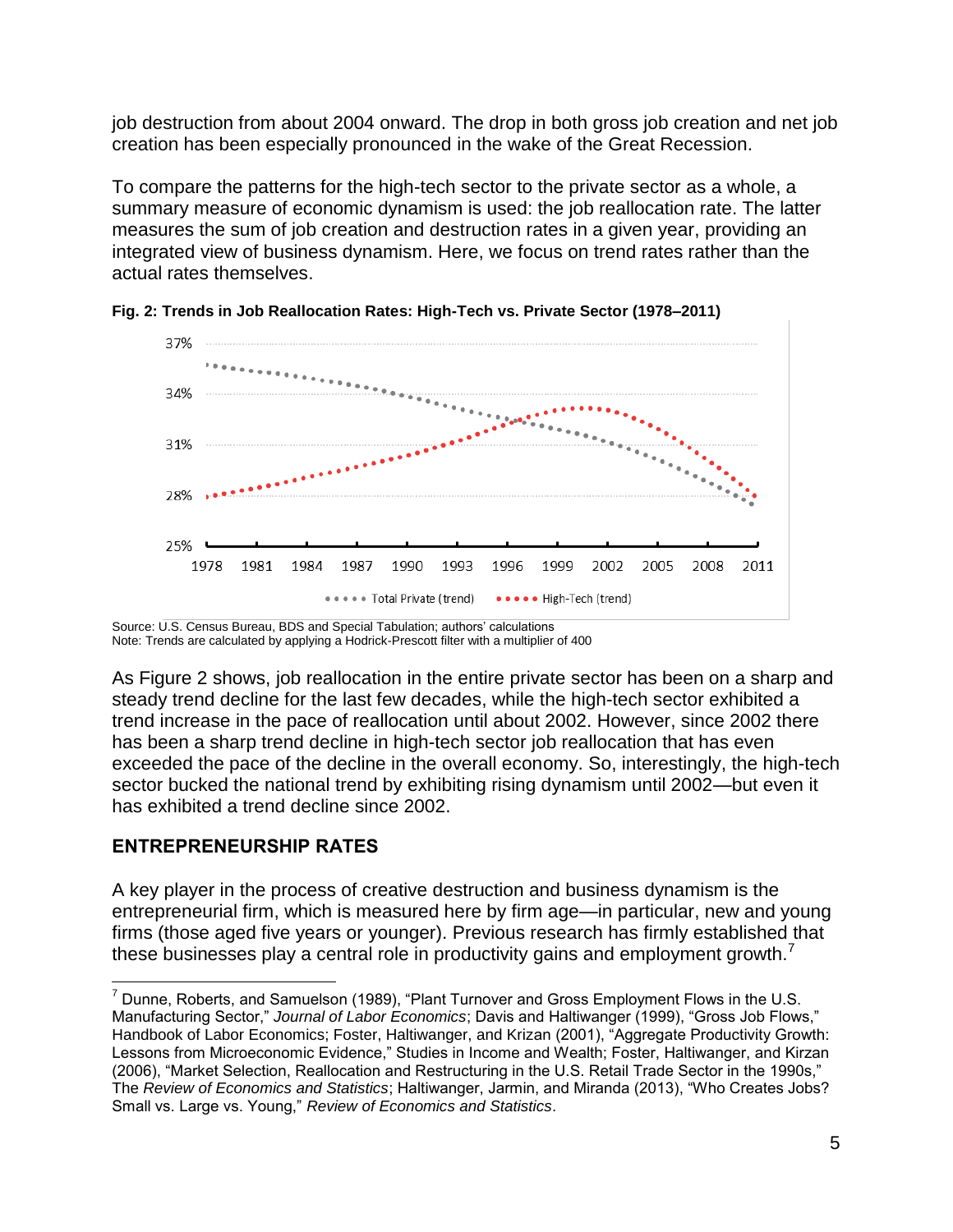While mature firms are responsible for the majority of employment *levels* (static), it is new and young firms that make disproportionately large contributions to net *new* jobs (dynamic) overall.<sup>8</sup>

A recent Engine-Kauffman Foundation report analyzed firm formation and job creation in the high-tech sector, extending the existing research to this innovation-driven segment of the economy.<sup>9</sup> It found that the high-tech sector has produced an outsized share of entrepreneurship and job creation during the last few decades, and has been spreading throughout the country.<sup>10</sup>

Even among job-creating young firms, surviving young high-tech businesses add jobs at a rate twice that of all surviving young firms, and the rate of job creation is so robust that it offsets losses from early-stage failures—something that is not true for young firms as a whole.<sup>11</sup> In short, firms aged five or younger are key drivers of new job creation, a fact that is especially true in high-tech. Sustaining a robust rate of net new job creation requires a constant supply of firm births each year.

Figure 3 shows the number of new and young firms (aged five years or younger) annually between 1982 and 2011, comparing the high-tech sector against all privatesector firms.

l

<sup>8</sup> Haltiwanger, Jarmin, and Miranda (2013), "Who Creates Jobs? Small vs. Large vs. Young," *Review of Economics and Statistics*; Horrell and Litan (2010), "After Inception: How Enduring is Job Creation by Startups?," Kauffman Foundation; Kane (2010), "The Importance of Startups in Job Creation and Job Destruction," Kauffman Foundation; and Haltiwanger, Jarmin, and Miranda (2009), "Jobs Created from Business Startups in the United States," Kauffman Foundation*.*

<sup>&</sup>lt;sup>9</sup> Hathaway (2013), "Tech Starts: High-Technology Business Formation and Job Creation in the United States," Kauffman Foundation. Even among young, job-creating firms, young high-tech businesses add jobs at a rate twice that of all firms, and the rate of job creation is so robust that it offsets losses from early-stage failures—something that is not true for young firms as a whole.

<sup>&</sup>lt;sup>10</sup> For a more detailed discussion of the geographic dimensions of high-tech startups, see Stangler (2013), "Path-Dependent Startup Hubs, Comparing Metropolitan Performance: High-Tech and ICT Startup Density," Kauffman Foundation*.*

<sup>&</sup>lt;sup>11</sup> Hathaway (2013), "Tech Starts: High-Technology Business Formation and Job Creation in the United States," Kauffman Foundation*.*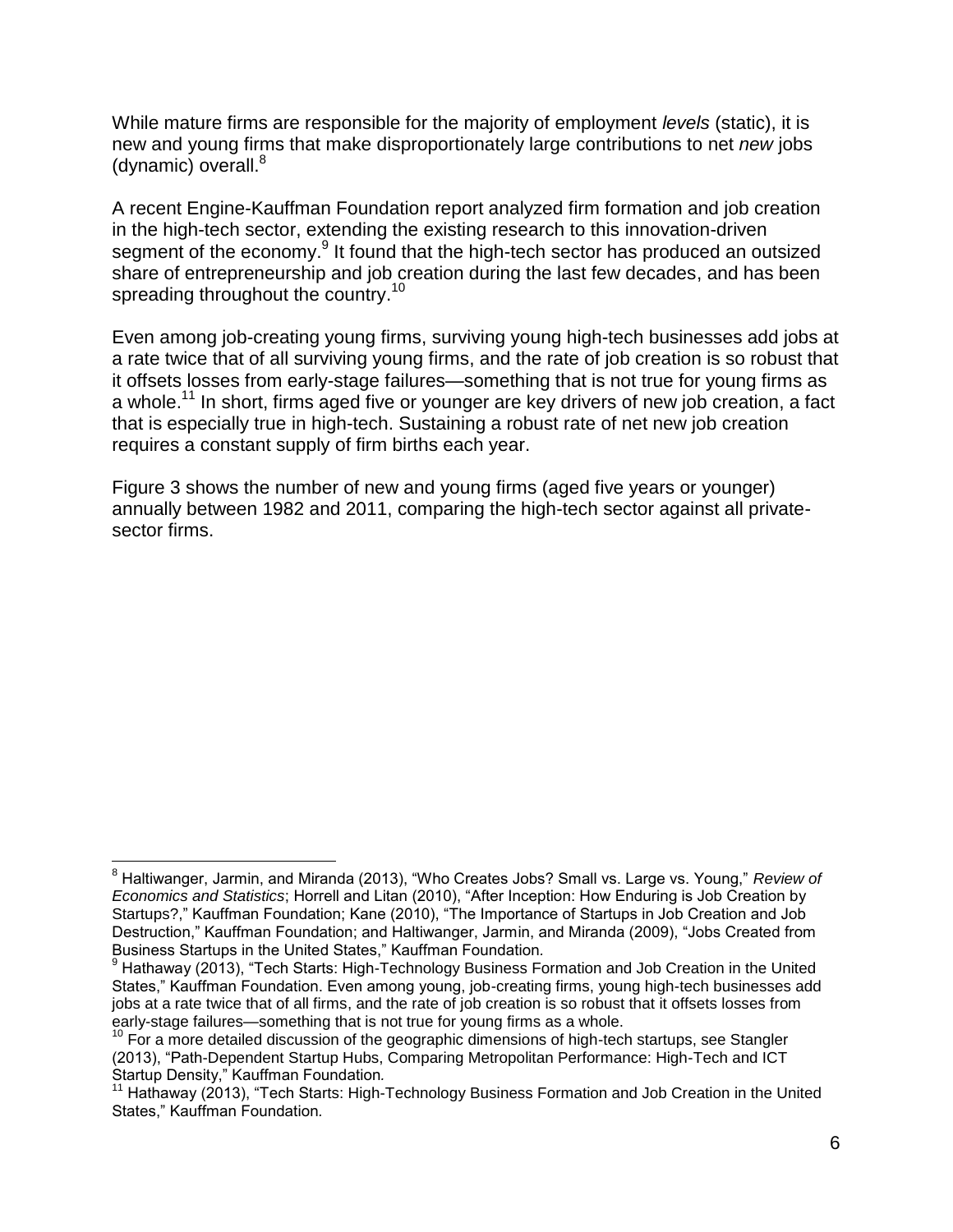

#### **Fig. 3: Young Firms (aged five years or younger) by Sector (1982–2011)**

Source: U.S. Census Bureau, BDS and Special Tabulation; authors' calculations

Several patterns stand out that remind us of the particular nature of the high-tech sector and some of its idiosyncrasies vis-à-vis the rest of the economy. First, the number of young high-tech firms increased considerably during this period—more than doubling between 1982 and 2007, to 97,836 from 45,959. For the private sector as a whole, young firms held steady throughout much of this period, even though the overall number of firms was growing substantially at the same time.

The 1990s saw a particularly sharp rise in high-tech entrepreneurship coinciding with wide adoption of the Web and speculation around Internet-based companies (the dotcoms). This period of growth ends with the collapse of the dot-com bubble and instigates a steep decline in high-tech entrepreneurship in the late 1990s and early 2000s.

From about 2002, the number of high-tech young firms continues to decline, while there is a modest increase in the number of young firms overall. The impact of the Great Recession on entrepreneurship is evident after 2007, with sharp declines in the number of young businesses both in the high-tech sector and in the economy as a whole. The number of young high-tech firms fell to 79,034 in 2011, marking a 19.2 percent drop from 2007. By contrast, the number of young firms for the entire private sector fell by 18.3 percent during the same period.

Looking at the absolute number of new and young firms can help us identify relevant trends and inflection points affecting entrepreneurship. However, it does little to help us understand the context in which these patterns take place. A more relevant statistic in this regard is the entrepreneurship rate, which tells us the *relative* importance young firms have in a sector.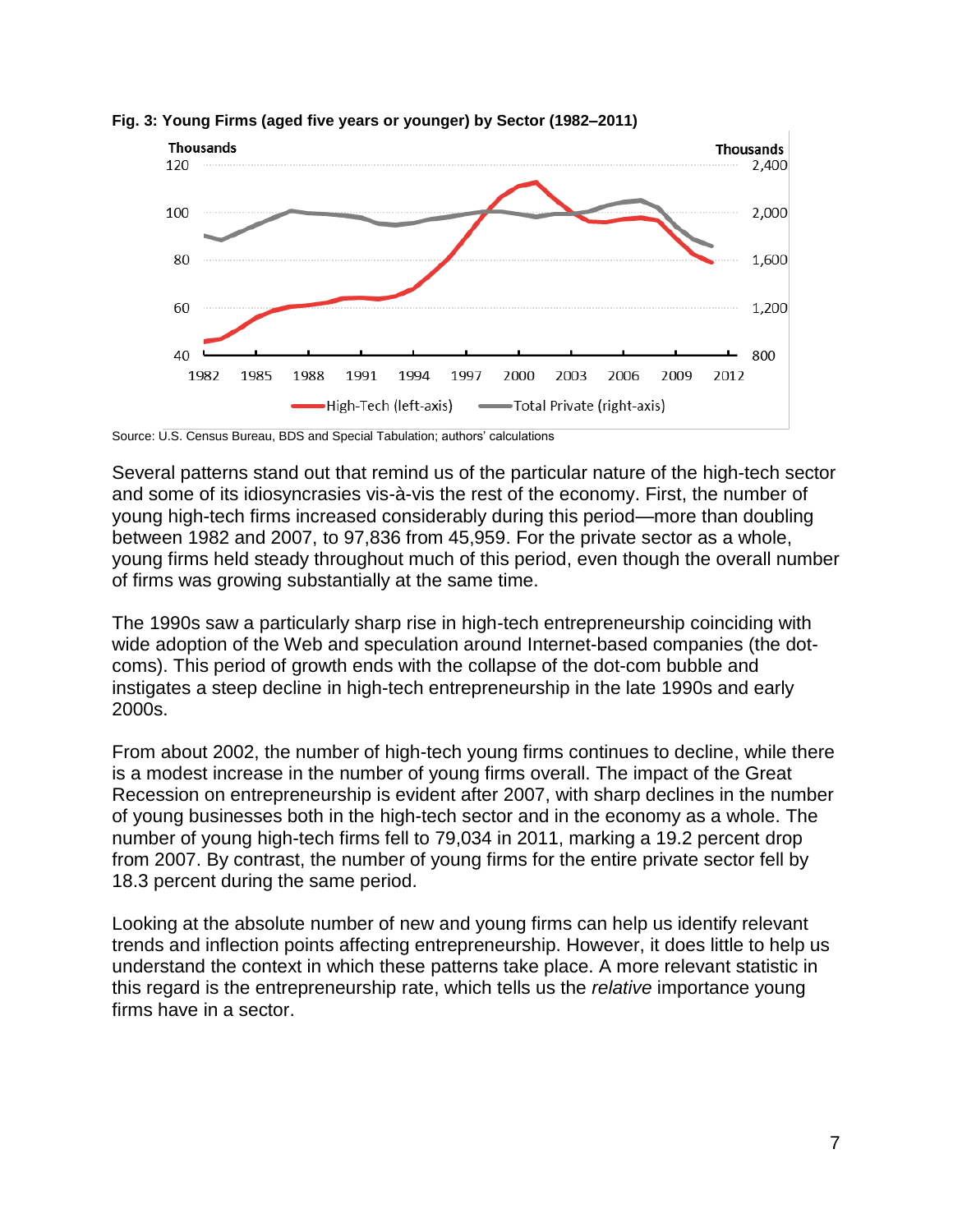

**Fig. 4: Young Firms (aged five years or younger) as a Share of Total Firms by Sector (1982–2011)**

Source: U.S. Census Bureau, BDS and Special Tabulation; authors' calculations

Figure 4 shows entrepreneurship rates in the high-tech and the private sector as a whole. The entrepreneurship rate is defined as the number of startups and young firms (up to five years old) over the total number of firms. The entrepreneurship rate in the high-tech sector has declined significantly despite the actual increase in absolute numbers during the same period. The high-tech entrepreneurship rate fell from a high of nearly 60 percent in 1982 to a low of 38 percent by 2011.

However, the decline has not been monotonic, with a rise in the entrepreneurship rate in the second half of the 1990s, which was followed by the dot-com bust. Perhaps even more relevant is the continued decline in the entrepreneurship rate in the post-2002 period. The latter occurs at a pace that even exceeds the decline in entrepreneurship for the private sector as a whole during the same period.<sup>12</sup>

Why entrepreneurial activity has been so anemic in the high-tech sector post-2002 is an open question.<sup>13</sup> The overall economy has been exhibiting a declining trend in entrepreneurial activity over a much longer period, but now, even the highly dynamic and entrepreneurial high-tech sector is becoming less so.

 $\frac{1}{12}$  The patterns for the overall economy are consistent with recent findings for the whole economy by Decker, Haltiwanger, Jarmin, and Miranda (2014), "Entrepreneurship and Job Creation in the U.S.," in process. We also have found the patterns of Figure 4 by examining the share of employment accounted for by young firms.

 $^{13}$  Anecdotal and empirical evidence suggests that high-tech entrepreneurship may have experienced a rebound in the years since our data were collected in March 2011. See for example:

PricewaterhouseCoopers (2013), MoneyTree Report, Historical Trend Data; CB Insights (2013), Venture Capital Activity Report; Silicon Valley Bank, Angel Resource Institute, and CB Insights (2013), 2012 Halo Report: Angel Group Activity Year in Review; Silicon Valley Bank, Angel Resource Institute, and CB Insights (2013), Halo Report: Angel Group Update: Q3 2013; Silicon Valley Bank (2012, 2013), Startup Outlook.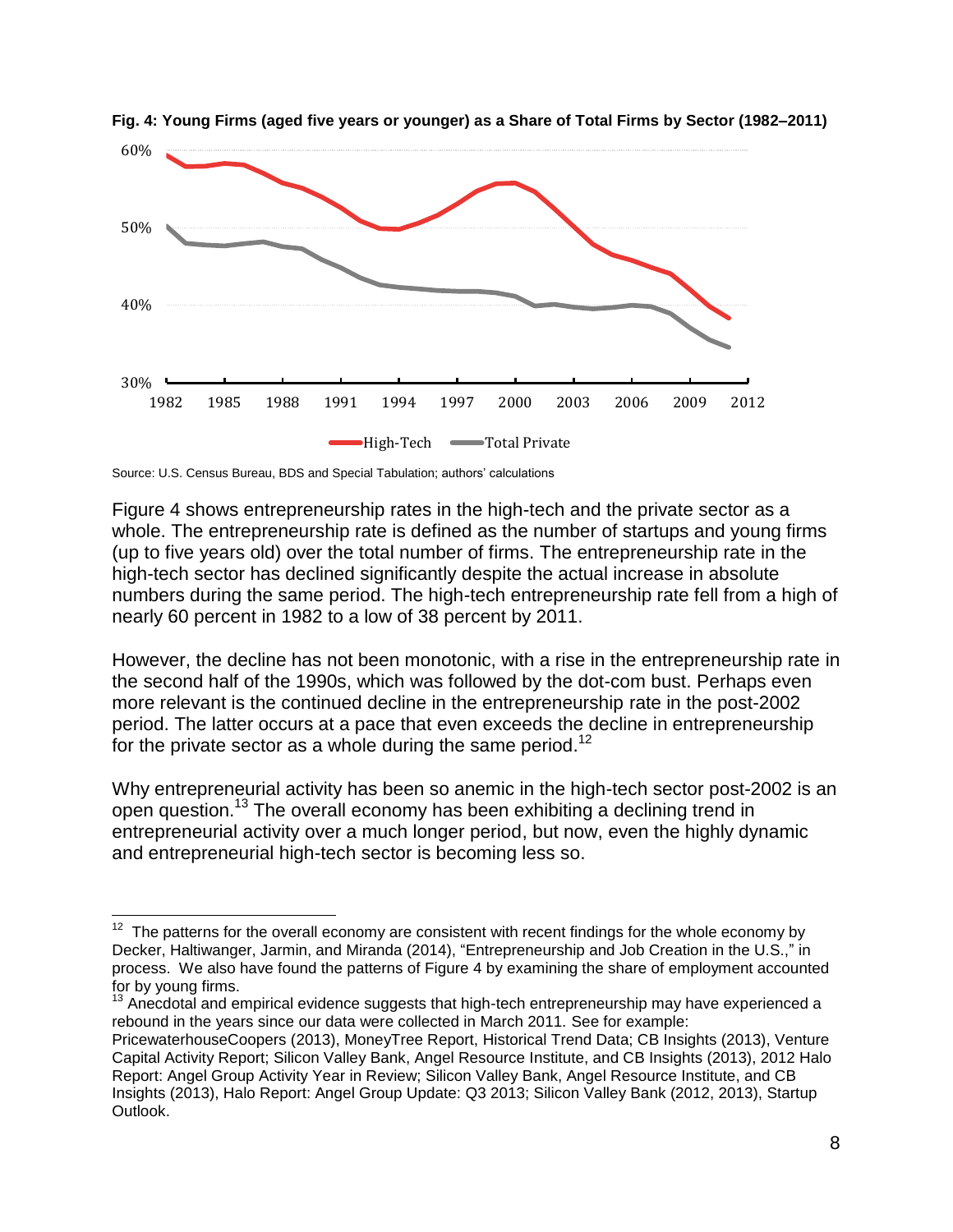### **CONCLUSION**

In the post-2000 period, the high-tech sector is experiencing a process of economic activity consolidation, away from young firms and into more mature firms. The high-tech sector looked different than the rest of the private economy did during the 1990s, when the share of young firms was declining in the overall economy but rising in high-tech. In the early 2000s, entrepreneurial activity in the high-tech sector began declining sharply during what is well-known as the dot-com bust.

Less well known is that the share of young firms in the high-tech sector has exhibited a more pronounced secular decline in the post-2002 period than in the rest of the economy. Consistent with that pattern, we have found that the pace of business dynamism, as measured by the pace of job reallocation, has declined in the high-tech sector in the post-2002 period at a pace that exceeds that of the overall economy.

Empirical evidence suggests a link between business dynamism, innovation, and productivity growth. In this regard, the findings here point to the possibility of a slowdown in productivity and economic growth in the high-tech sector in the last decade. The slowdown we find for the high-tech sector might be an even larger source of concern than that for the overall economy, since young high-tech firms may be more important for innovation and new job creation than their non-high-tech counterparts are.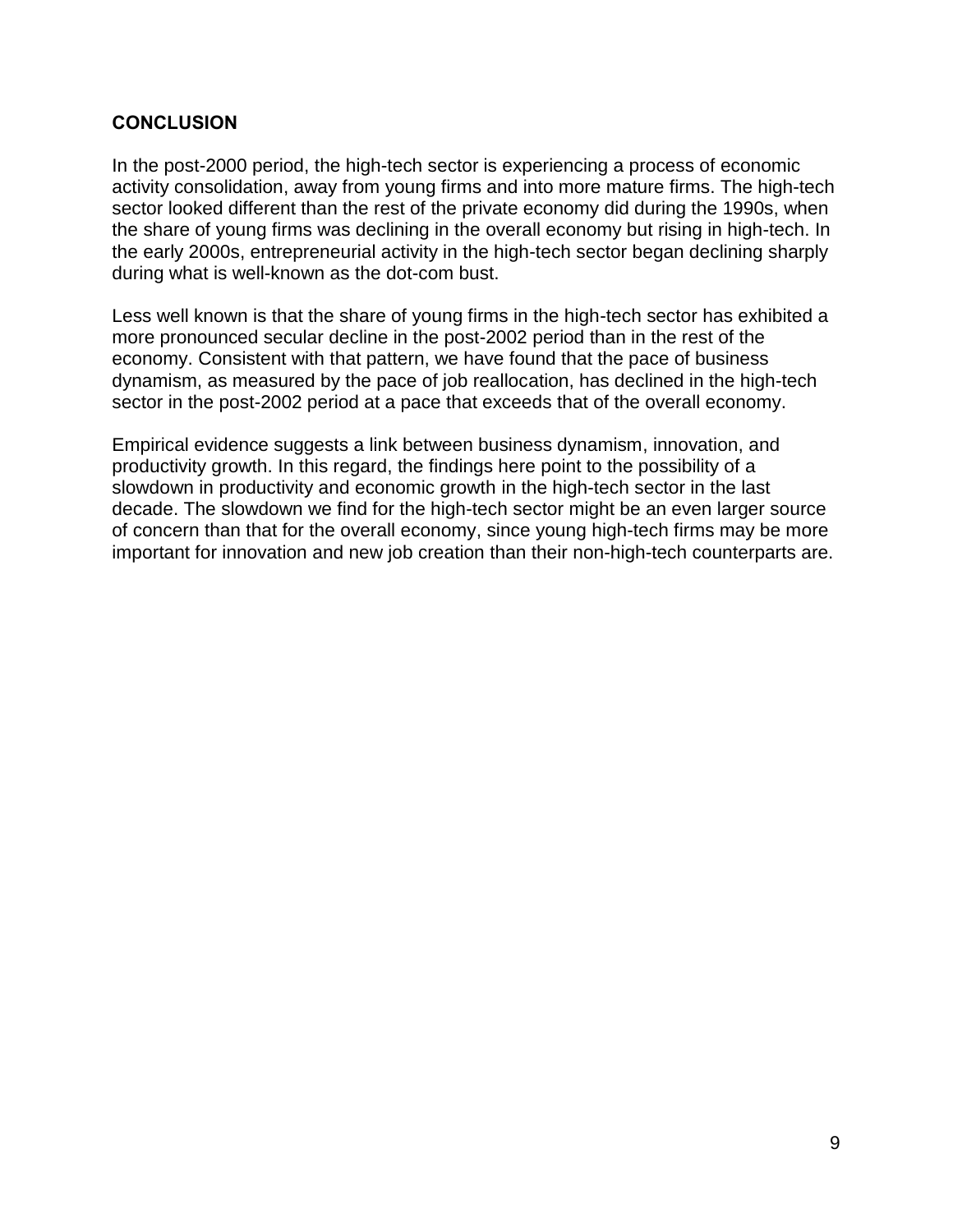# **APPENDIX A: DEFINING HIGH-TECH**

According to a Bureau of Labor Statistics study published in 2005 that followed an interagency seminar aimed at classifying high-tech industries, a high-tech industry is defined by the presence of four factors: a high proportion of scientists, engineers, and technicians; a high proportion of R&D employment; production of high-tech products, as specified on a Census Bureau list of advanced-technology products; and the use of high-tech production methods, including intense use of high-tech capital goods and services in the production process.<sup>14</sup>

The study also concluded that because of "data and conceptual problems," the intensity of "science, engineering, and technician" employment would be the basis for identifying high-tech industries. Seventy-six "technology-oriented occupations" were used to conduct the employment intensity analysis. A condensed list is outlined in Table 1, but broadly speaking, these occupations coalesce around three groups—computer and math scientists; engineers, drafters and surveyors; and physical and life scientists.<sup>15</sup>

| <b>SOC Code</b>                   | <b>Occupation</b>                              |
|-----------------------------------|------------------------------------------------|
| <b>Computer and Math Sciences</b> |                                                |
| 11-3020                           | Computer and information systems managers      |
| 15-0000                           | Computer and mathematical scientists           |
| <b>Engineering and Related</b>    |                                                |
| 11-9040                           | <b>Engineering managers</b>                    |
| 17-2000                           | Engineers                                      |
| 17-3000                           | Drafters, engineering, and mapping technicians |
| <b>Physical and Life Sciences</b> |                                                |
| 11-9120                           | Natural sciences managers                      |
| 19-1000                           | Life scientists                                |
| 19-2000                           | Physical scientists                            |
| 19-4000                           | Life, physical, and social science technicians |

#### **Table 1: Technology-Oriented Occupations**

Source: Bureau of Labor Statistics

After this group of occupations was identified, an intensity analysis was conducted to determine which industries contained large shares of these technology-oriented workers. Of the more than 300 industries at the level of granularity used, the fourteen shown in Table 2 had the highest concentrations of technology-oriented workers. Each

 $\overline{\phantom{a}}$ <sup>14</sup> Daniel E. Hecker, "High-technology employment: a NAICS-based update," *Monthly Labor Review* (U.S. Dept. of Labor and U.S. Bureau of Labor Statistics), Volume 128, Number 7, July 2005: 58.

<sup>&</sup>lt;sup>15</sup> For the detailed list, see Table 3 in Hecker, "High-technology employment: a NAICS-based update," 63.